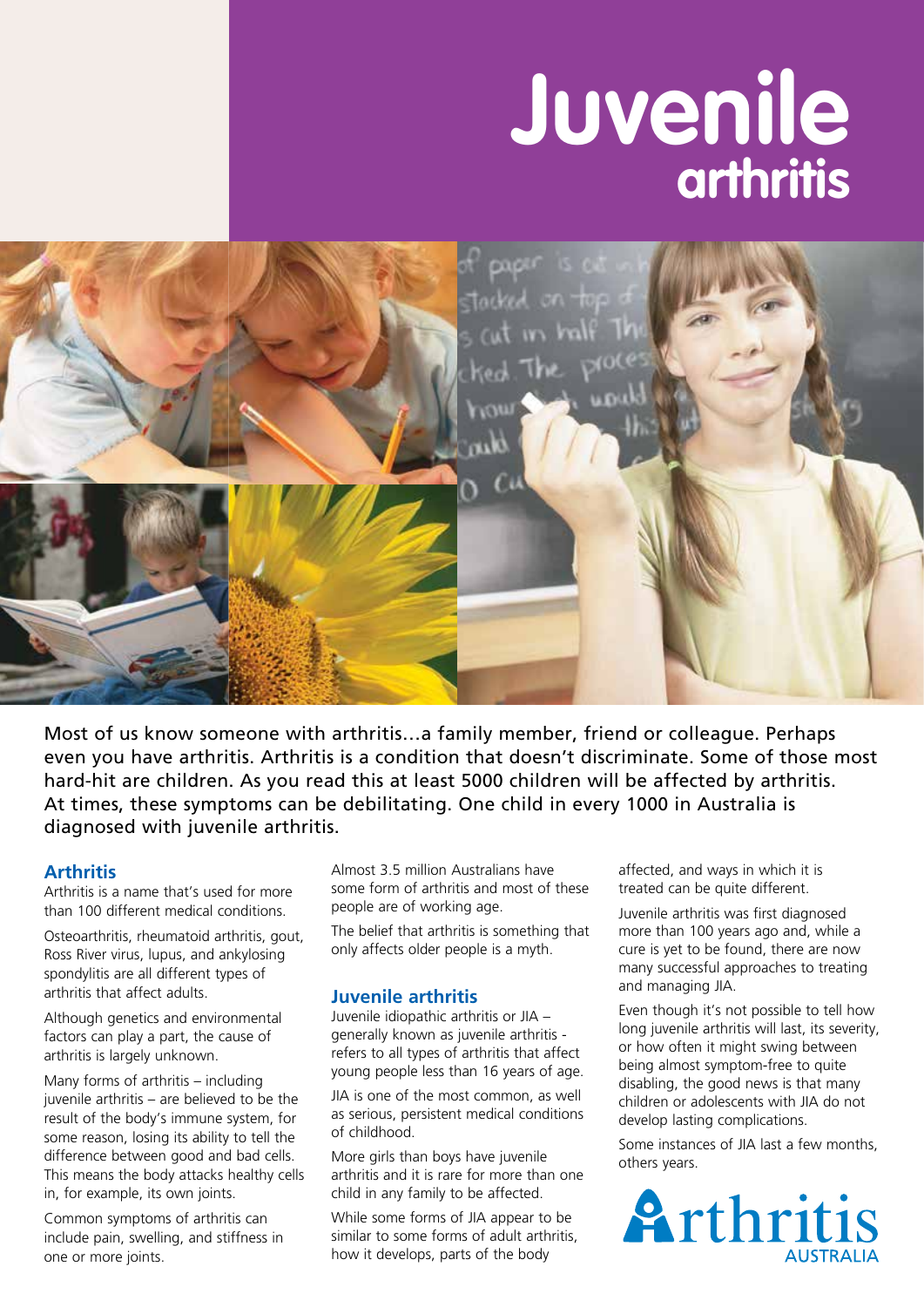

# Living with JIA

Living with juvenile arthritis can be challenging not only for the child or young person with JIA, but for their families and friends.

School and sporting activities, partying and playing aren't too much fun when mobility is compromised and painful flare-ups take so much enjoyment away.

Depending on the type and severity of JIA, pain and discomfort experienced as well as the joints affected can change not only on a daily basis, but from one hour to the next.

And the pain of juvenile arthritis is not only physical.

JIA can impact on friendships, self esteem and confidence. The sense of adventure, motivation to try new things, feelings of belonging as well as academic achievement, artistic expression, and athletic prowess can be undermined.

Puberty can be delayed by some medications, and stiff joints and altered growth patterns can affect self image.

Support is vital; as is understanding.

With accurate early diagnosis and ongoing treatment, going to school, playing sport, partying with friends, learning a musical instrument, and holidaying with the family can be everyday activities for the young person with JIA.

# **Diagnosing**

As with adult arthritis, there are different types of juvenile arthritis or JIA. It usually takes an arthritis specialist – a rheumatologist - to diagnose this medical condition.

Paediatric rheumatologists specialise in treating children with JIA and some general rheumatologists also have a strong interest and expertise in juvenile arthritis.

# **Treating**

Treating JIA is a team effort with the team leader being the young person diagnosed with juvenile arthritis or if the child is very young, the parent or carer.

Children with JIA are best encouraged to develop self management skills very early. Cooperation is also vital to ensure the efforts of the juvenile arthritis treatment team are effective.

The job of the team is to reduce symptoms, manage pain, and ensure quality of life.

Treatment depends on the type of JIA diagnosed. Some forms of juvenile arthritis can affect the skin, internal organs, eyes, and bones as well as the joints.

Team members can include:

- specialists such as an eye doctor or ophthalmologist; skin expert or dermatologist; bone and joint or orthopaedic surgeon
- physiotherapists who work to help increase mobility and reduce pain by strengthening muscles and improving flexibility; occupational therapists who can identify ways to make everyday

### Indications of JIA include swollen, painful joint/s; heat or redness in the area; and stiffness, often after rest periods, lasting for at least six weeks. A fever or rash can also be present.

If JIA is suspected, a general practitioner or paediatrician can write a referral to a rheumatologist. Blood and/or urine tests, x-rays and sometimes scans are needed to confirm the diagnosis.

activities possible; and podiatrists to advise on making walking easier

• nurse educators and social workers who can help arrange access to services such as the government's Health Care Card, parking permits, carer allowances, and other concessions.

Arthritis Offices throughout Australia can also offer information and support. Arthritis Helpline 1800 011 041.

Some major hospitals have paediatric rheumatology units that enable a one-stop-shop approach to treating juvenile arthritis.

Medicare will help to pay for a range of services such as specialist doctors, general practitioners, blood tests, and x-rays.

Private health insurance can help meet some of the costs of physio- and occupational therapy, podiatry, special equipment, counselling, dentistry, and medicines that are not fully-subsidised by the Pharmaceutical Benefits Scheme as well as complementary therapies such as remedial massage.

# **Managing At home and school**

### Be positive

Shift focus away from what can't be done or is difficult to do Encourage a *can do* attitude.

# Get ready for change

JIA can be marked by painful flare-ups. If this happens, current treatments might need to be reviewed, medications changed, and splints or extra physio recommended.

# Encourage independence

Everyday tasks can be made easier with a little planning If there's morning stiffness, lay clothes out the night before Velcro fastenings, large buttons and looser styles can make getting dressed easier Speciallyadapted kitchen and eating utensils are available as are modified pens, pencils and paint brushes Lever taps can make turning water on and off easier and bathrooms can be readily modified Hand and grab rails can also be installed A range of adjustable furniture is also available.